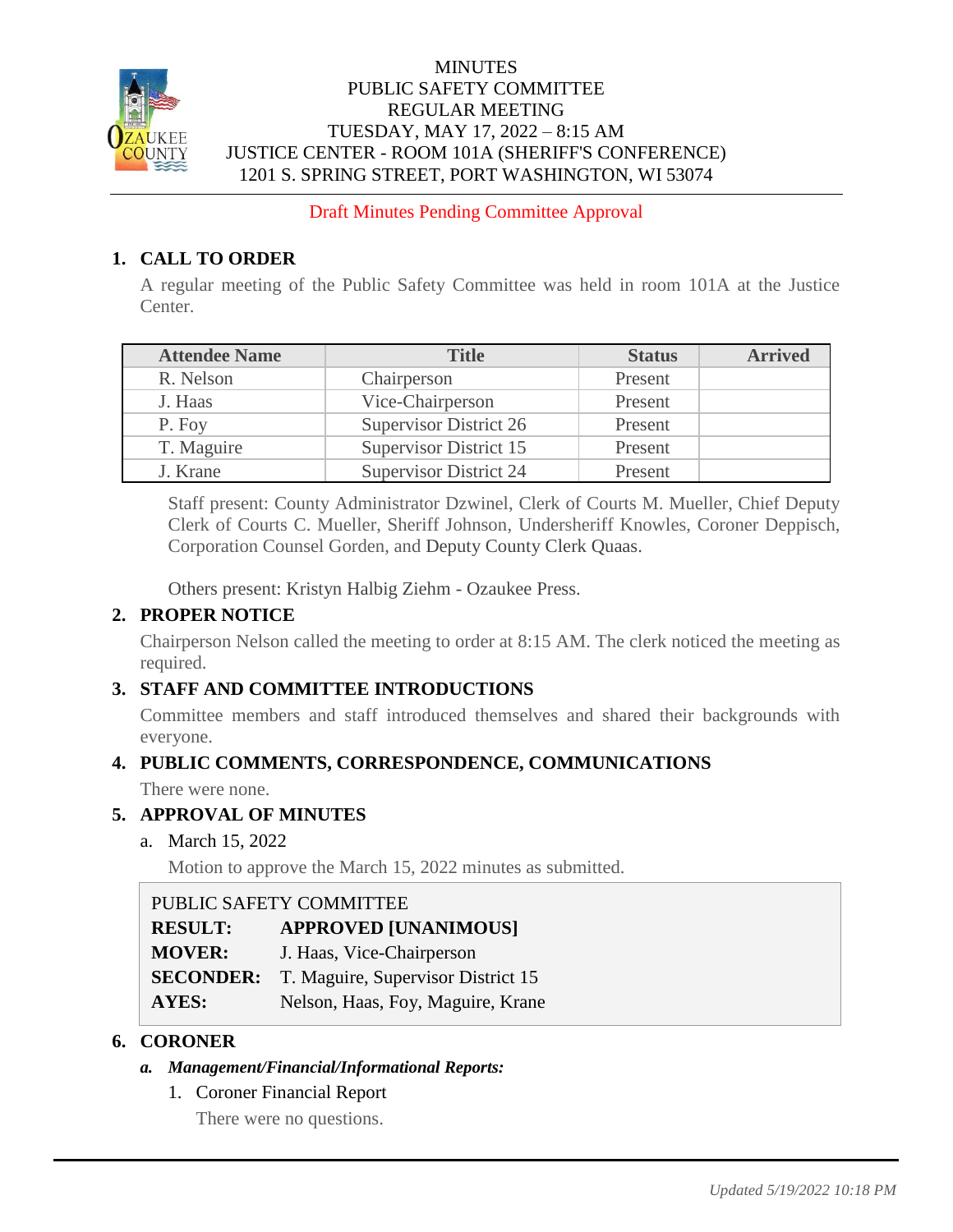## **7. DISTRICT ATTORNEY**

#### *a. Management/Financial/Informational Reports*

1. DA Financials

There were no questions.

## **8. CLERK OF COURTS**

#### *a. Management/Financial/Informational Reports:*

1. Clerk of Courts Financial Report

Ms. Mueller reported on financials, bail forfeitures, and Child Support transfers.

## **9. SHERIFF'S DEPARTMENT**

#### *a. Action Items:*

1. Ordinance: Repealing and Replacing Sections 8.32 and 8.33 of the Ozaukee County Code of Ordinances pertaining to Cigarettes, Nicotine Products and Tobacco Products.

Discussion regarding municipal ordinances, state statutes, and vaping device regulation.

Motion to approve the ordinance repealing and restating Sections 8.32 and 8.33 as presented. This ordinance will move forward to the County Board for final action.

## PUBLIC SAFETY COMMITTEE

| <b>RESULT:</b> | <b>APPROVED [UNANIMOUS]</b>    |
|----------------|--------------------------------|
| <b>MOVER:</b>  | P. Foy, Supervisor District 26 |

**SECONDER:** J. Krane, Supervisor District 24

AYES: Nelson, Haas, Foy, Maguire, Krane

## 2. Shift Differential for 3rd Shift Dispatchers

Motion to approve the shift differential of an extra \$1 per hour for 3rd shift dispatchers. This request will move forward to the Finance Committee for further action.

## PUBLIC SAFETY COMMITTEE

- **RESULT: APPROVED AND FORWARDED [UNANIMOUS] Next: 5/26/2022 8:30 AM**
- **MOVER:** T. Maguire, Supervisor District 15
- **SECONDER:** P. Foy, Supervisor District 26
- AYES: Nelson, Haas, Foy, Maguire, Krane

## 3. Additional Deputy Sheriff Position for School Resource Officer (SRO) Implementation

Undersheriff Knowles provided information on SROs currently working in schools, the need for an SRO, cost of the program, duties of the SRO, and the benefits to the school, students, and community.

Motion to approve the Sheriff's Office adding an additional deputy sheriff position for implementation of the School Resource Officer (SRO) program. This request will move forward to the Finance Committee for further action.